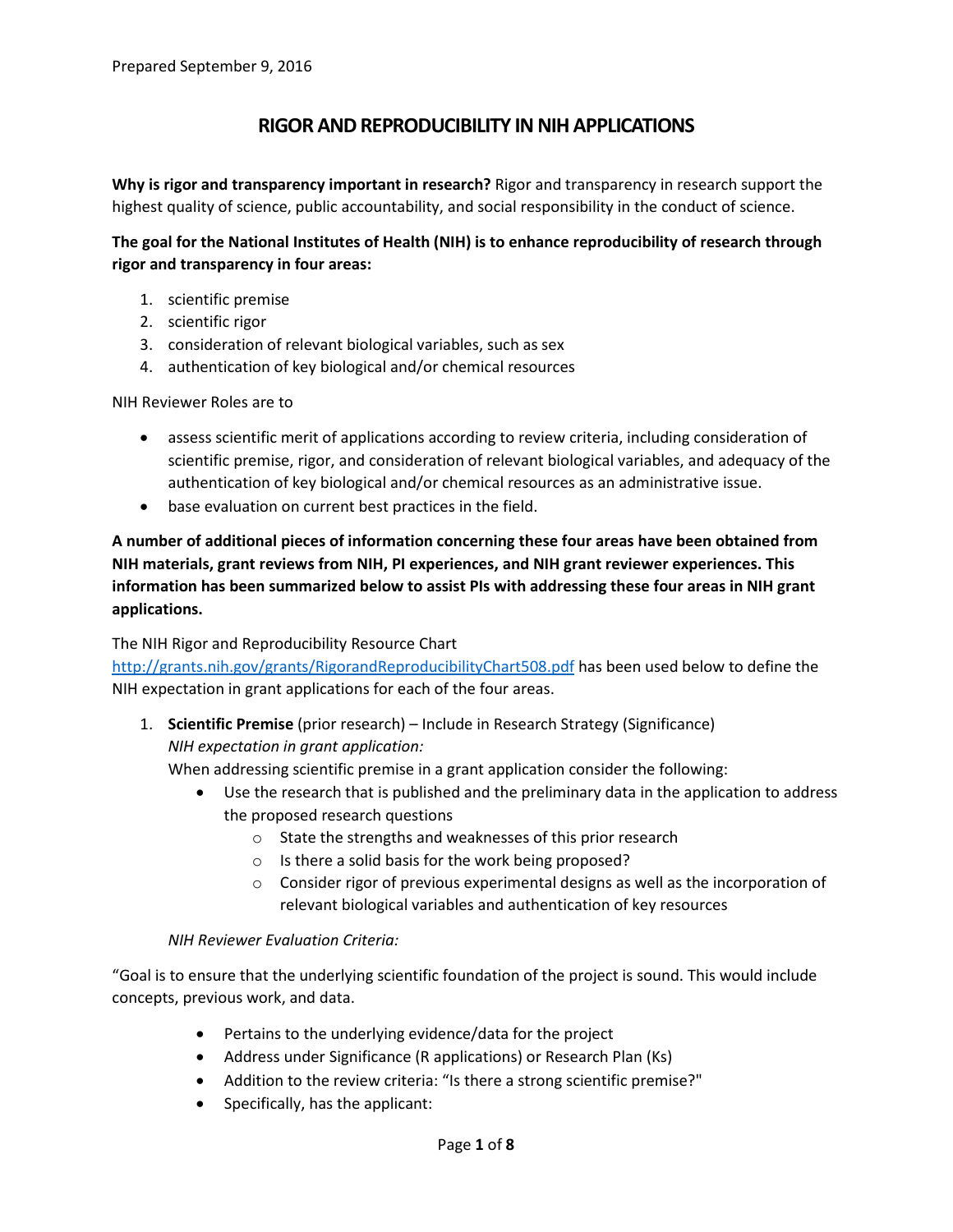- o provided sufficient justification for the proposed work?
- o cited appropriate work and/or preliminary data?
- o appropriately identified strengths and weaknesses in prior research in the field?
- $\circ$  proposed to fill a significant gap in the field? OR has the applicant explained why this is not possible?

Affect overall impact score – YES"

### *Tips from Pitt colleagues:*

- If the project is without solid evidence to support the research questions, this may be acceptable for an R21, but for an R01, the evidence needs to be solid.
- Premise was somewhat of a substitute for significance in the study section. Applicants should use the language " scientific premise", so that reviewers can find the information during the review and study section discussion.
- Top grants specifically addressed and included the word "premise", etc. Include the specific terminology and underline or highlight it to make it easier for reviewers to find the information.
- Scientific Premise did not change the overall score because it reflects the information that would have been used for other terms such as Significance or Innovation.
- Literature review will strengthen premise. Include mechanistic insights to strengthen assumptions made.
- Reviewer comments were such as "The work did not have a strong premise."
- 2. **Scientific Rigor** (design/scientific method) Include in Research Strategy (Approach)

#### *NIH expectations in grant application:*

Scientific Rigor is the application of the scientific method to ensure robust and unbiased design, methodology, analyses, interpretation, and reporting of results. Include how the experimental design and the methods proposed will achieve robust and unbiased results. Rigor and Transparency = Reproducibility

#### *NIH Reviewer Evaluation Criteria:*

"Goal is to ensure a strict application of scientific methods that supports robust and unbiased design, analysis, interpretation, and reporting of results, and sufficient information for the study to be assessed and reproduced. Give careful consideration to the methods and issues that matter in your field.

- Pertains to the proposed research
- Address under Approach (R applications) or Research Plan (Ks)
- Addition to the review criteria: Are there strategies to ensure robust and unbiased approach, as appropriate for the work proposed?
- Possible considerations, if appropriate for the scientific field and research question, include plans for
	- o Determining group sizes
	- o Analyzing anticipated results
	- o Reducing bias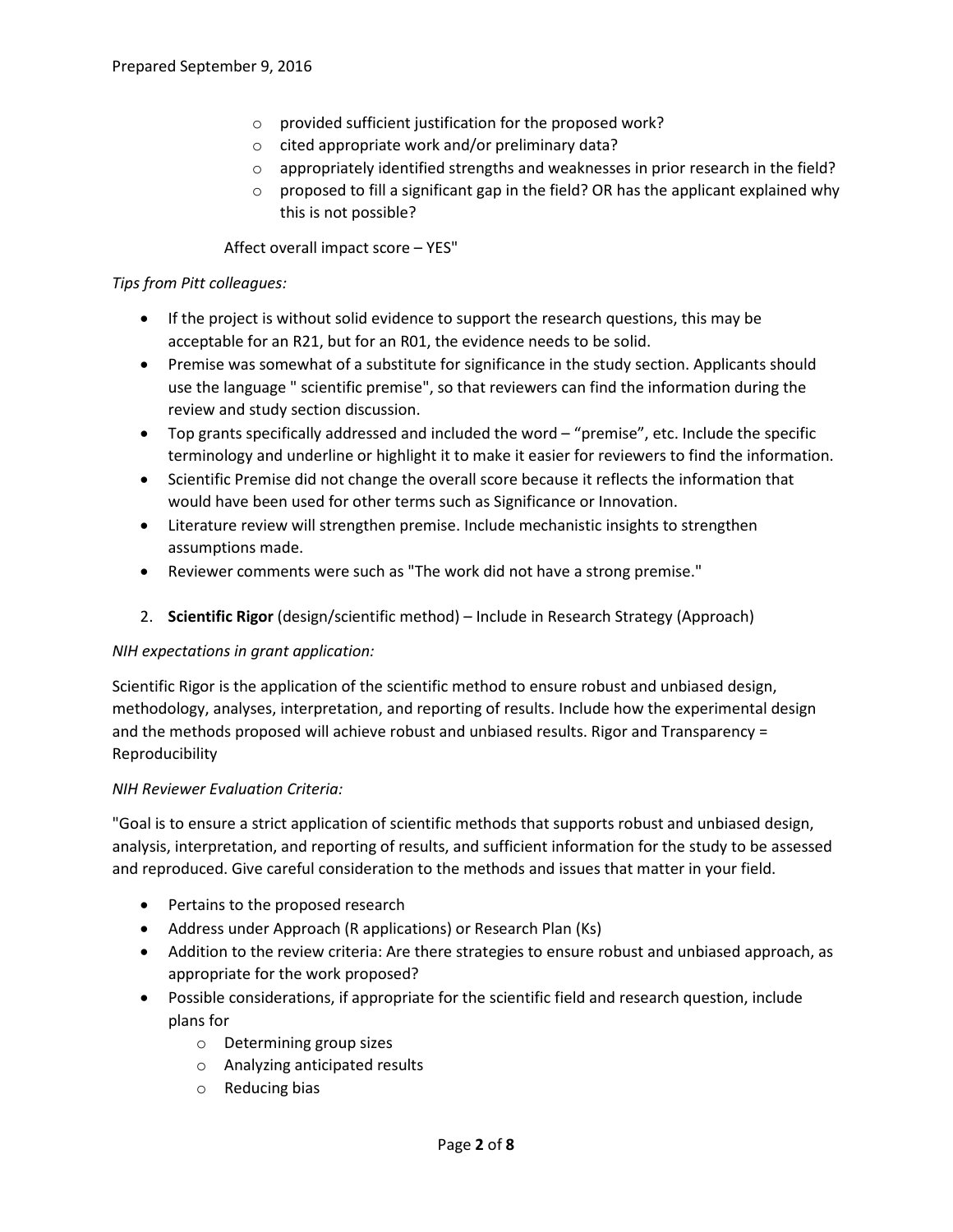- o Ensuring independent and blinded measurements
- o Improving precision and reducing variability
- o Including or excluding research subjects
- o Managing missing data

Affect overall impact score – YES"

#### *Tips from Pitt colleagues:*

- Rigor was also a substitute for Approach in the study section.
- Applicants should use the term "rigor" in the application.
- Reviewers seems to like it when grants have a brief section on Rigor in the Approach for each Aim
- Rigor and transparency were discussed before scoring
- Reviewers liked statistical power, statistical analysis, replications, etc.
- Include enough repeats to ensure rigorous design
- Blinding, no prior knowledge of groups, statistics, and tests used to ensure a rigorous study were viewed positively. The more clearly stated, the more favorable.
- Scientific rigor is important because no longer include number of animals in application.
- Ensure study is unbiased, but pay particular attention not to exclude key investigators in the field or other relevant studies.
- Reviewers considered positively well thought-out consideration of statistical analyses of acquired data, establishing proper controls, and defining a proposed number of replicates for analyses of individual samples.
	- Need to address Rigor in 10-12 lines.
- Reviewers were asked at the beginning of the study section meeting to specifically address how the applicant addressed rigor and premise. Transparency was not mentioned.

## 3. **Consideration of Relevant Biological Variables, such as Sex** – Include in Research Strategy (Approach)

How are these relevant biological variables factored into the design, analyses, and reporting for animal and human studies. Use literature, preliminary data, and other relevant considerations when proposing only one sex. Cost is not a valid justification. Biological variables could also be age, disease status, weight, etc. The biological variable depends on the nature of the research.

#### **Sex as a Biological Variable:**

Consideration of sex, included under the umbrella of "Relevant Biological Variables" is required in all studies involving human subjects or vertebrate animals.

*NIH expectations in grant applications:*

- If little is known about sex differences, the application should include both sexes.
	- $\circ$  Sufficient numbers should be provided to inform the presence or absence of sex differences. Statistically powered comparisons between sexes may not be warranted.
	- o Specific hypotheses about sex differences may not be possible.
	- $\circ$  Findings should be reported separately by sex in progress reports and publications.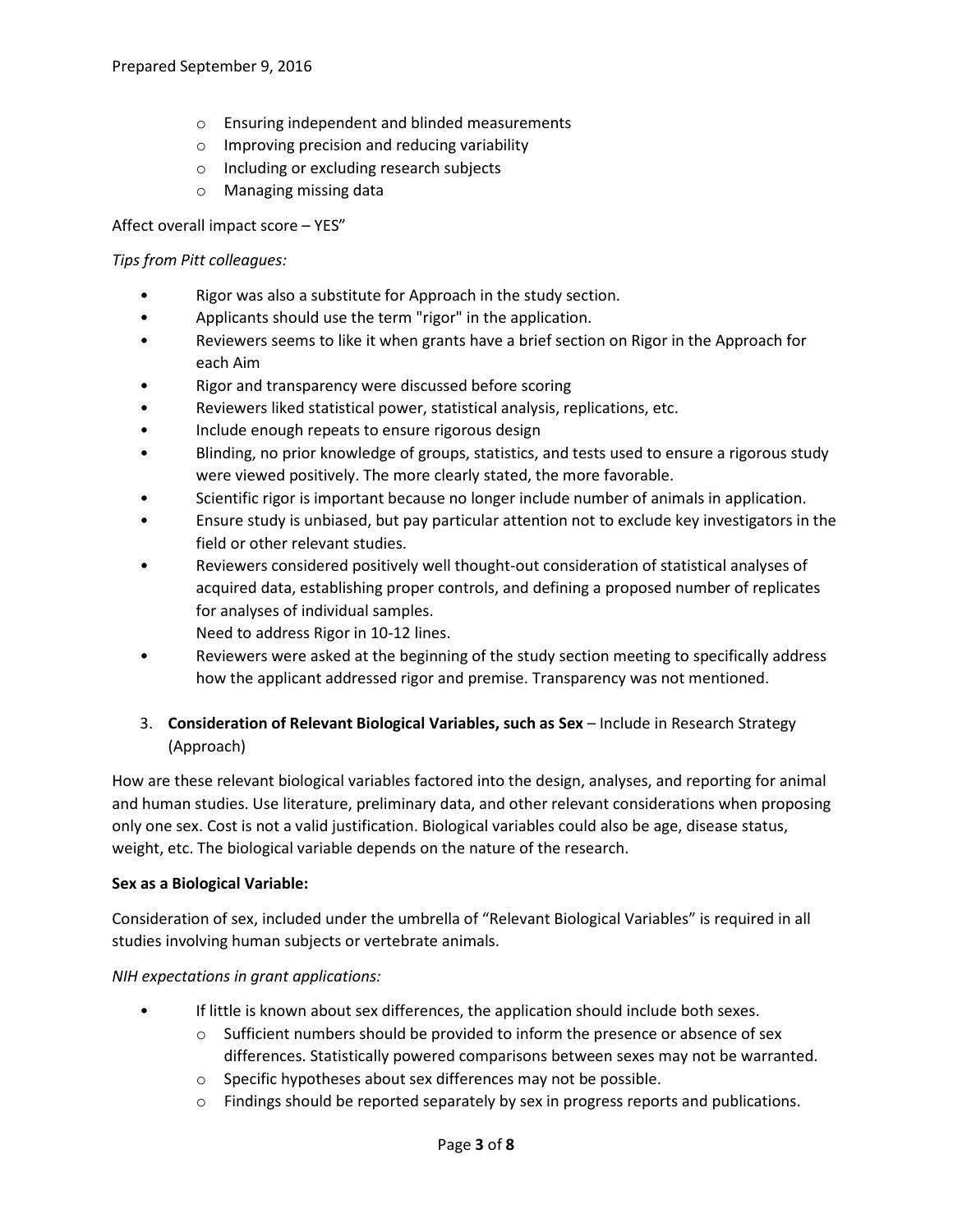- If sex differences are not known to exist, a strong justification should be provided if the application proposes to study one sex.
- If sex differences are known, experiments should be designed with appropriate group sizes to detect sex differences."

### *NIH Reviewer Evaluation Criteria:*

"Goal is to ensure that the research accounts for sex and other relevant biological variables in developing research questions and study designs. The ways in which sex and other biological variables need to be accounted for will differ across research questions and fields of study:

- Pertains to the proposed research
- Applies to studies in vertebrate animals and/or human subjects
- Address in Approach (R applications) or Research Plans (K)
- Addition to review criteria: Are there "Adequate plans to address relevant biological variables for studies in vertebrate animals or human subjects"?
- Consideration of sex is required in all studies involving human subjects or vertebrate animals
- Special considerations to assess include:
	- $\circ$  Applies broadly to all biological variables relevant to the research such as sex, age, source, weight, or genetic strain.
	- $\circ$  Has the applicant considered biological variables, such as sex, that are relevant to the experimental design?
	- o Will relevant biological variables be controlled or factored into the study design appropriately?

#### Affect overall impact score – YES"

#### *Tips from Pitt Colleagues:*

- Addressing sex is definitely important.
- If all females and no justification as to why, then application will be dinged.
- In some study sections age and instrumentation were not discussed.

#### 4. **Authentication of Key Biological and/or Chemical Resources** – Include in New Attachment

#### *NIH expectations in grant applications:*

Briefly describe methods to ensure the identity and validity of key biological and/or chemical resources used in the proposed studies. The resources may or may not be generated with NIH funds and may differ from laboratory to laboratory over time, may have qualities and/or qualifications that could influence the research data, and are integral to the proposed project.

The authentication plan should be one page or less and include how you will authenticate key resources, including frequency as needed for the research. The authentication data should NOT be included in this authentication plan.

- Ensure cell lines are not misidentified, contaminated, etc., if applicable.
- Include how you will independently verify rather than just accept other source information. For example for an antibody, how will you evaluate it to ensure that it targets what you are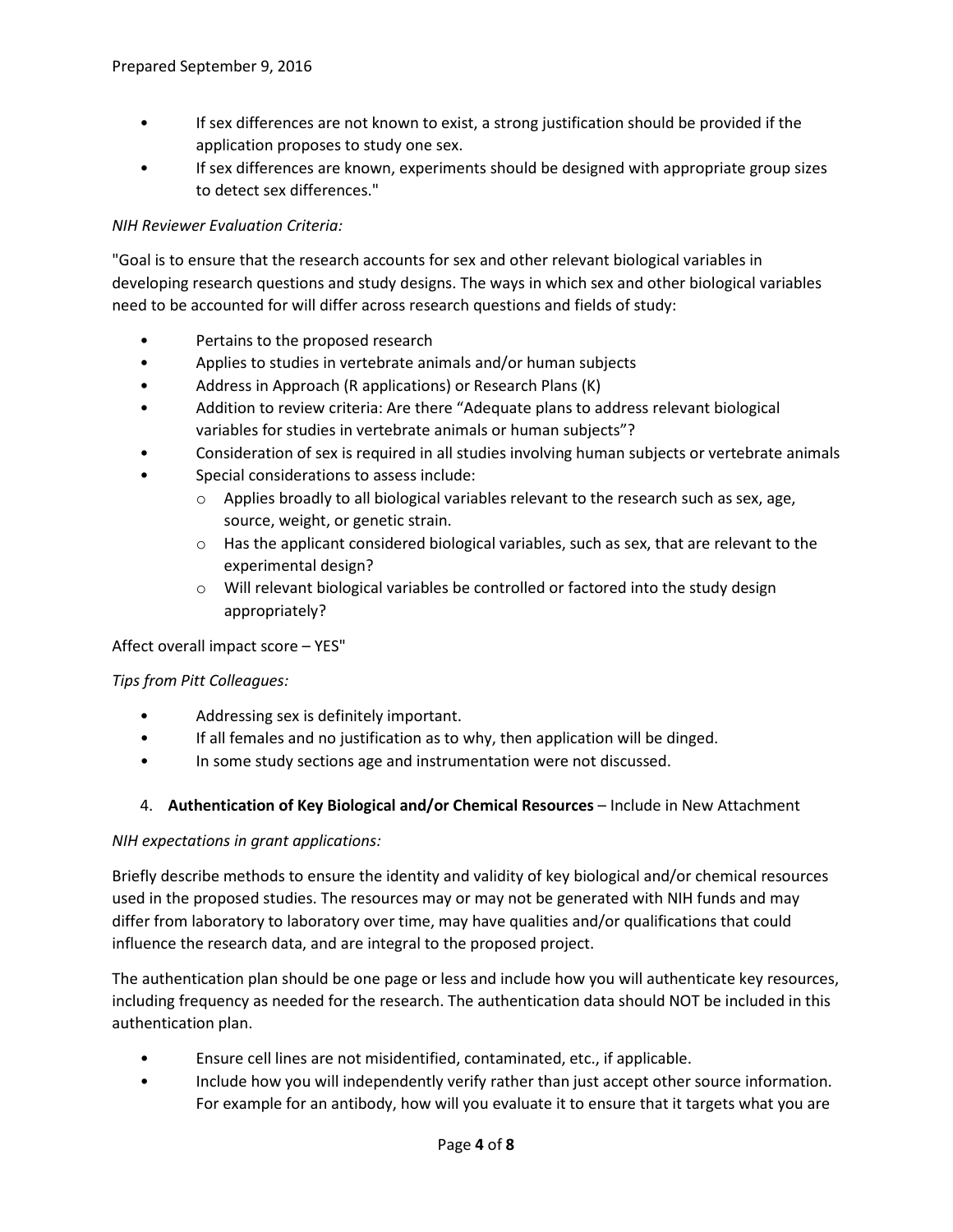expecting it to target and to function as you are expecting? How will you ensure it is doing what you think it is doing?

- $\circ$  For example, cells obtained from ATCC are within 5-10 passages. These cells are without continual passaging as a result of having a master stock of cells, a grand master stock of cells, and minimal feeder passages of cells.
- o For example, you will genotype high passage cell lines and conduct testing for mycoplasma.
- Describe where you will obtain the materials, and if received from a specific person, discuss, for example, the maintenance of a seed stock for propagation and sequencing of the construct.

### *NIH Reviewer Evaluation Criteria*

"Goal is to ensure processes are in place to identify and regularly validate key resources used in the research and avoid unreliable research as a result of misidentified or contaminated resources.

- Researchers are expected to authenticate key biological and/or chemical resources used in their research, to ensure that the resources are genuine.
- New Additional Review Consideration
	- o Authentication of Key Biological and/or Chemical Resources: For projects involving key biological and/or chemical resources, reviewers will comment on the brief plans proposed for identifying and ensuring the validity of those resources.
- Rate as acceptable/unacceptable (provide brief explanation if unacceptable)

#### Affect overall impact score – NO"

### *Tips from Pitt Colleagues:*

- For reviewers, this seems to be the most problematic section.
- This has been a section that has caused great frustration to the reviewers, because it's unclear what this actually is about and thus has resulted in the review sessions becoming bogged down.
- Discussed at study section after scoring

#### **Related Issues to consider:**

- Different research fields may have different best practices for and reach different conclusions about scientific premise and rigor. Assess based on best practices in the field.
- Page limits have not changed. Page limits, cost and time are not valid reasons to disregard attention to these issues.
- Rigor and transparency considerations apply to R03 (Small grant) and R21 (exploratory/developmental) applications. However, preliminary data are not required and the extent to which approach details can be provided may differ.
- Reviewers are asked to evaluate the scientific merit of these applications, including rigor and transparency, in light of the goals and reviewer guidelines for these activities.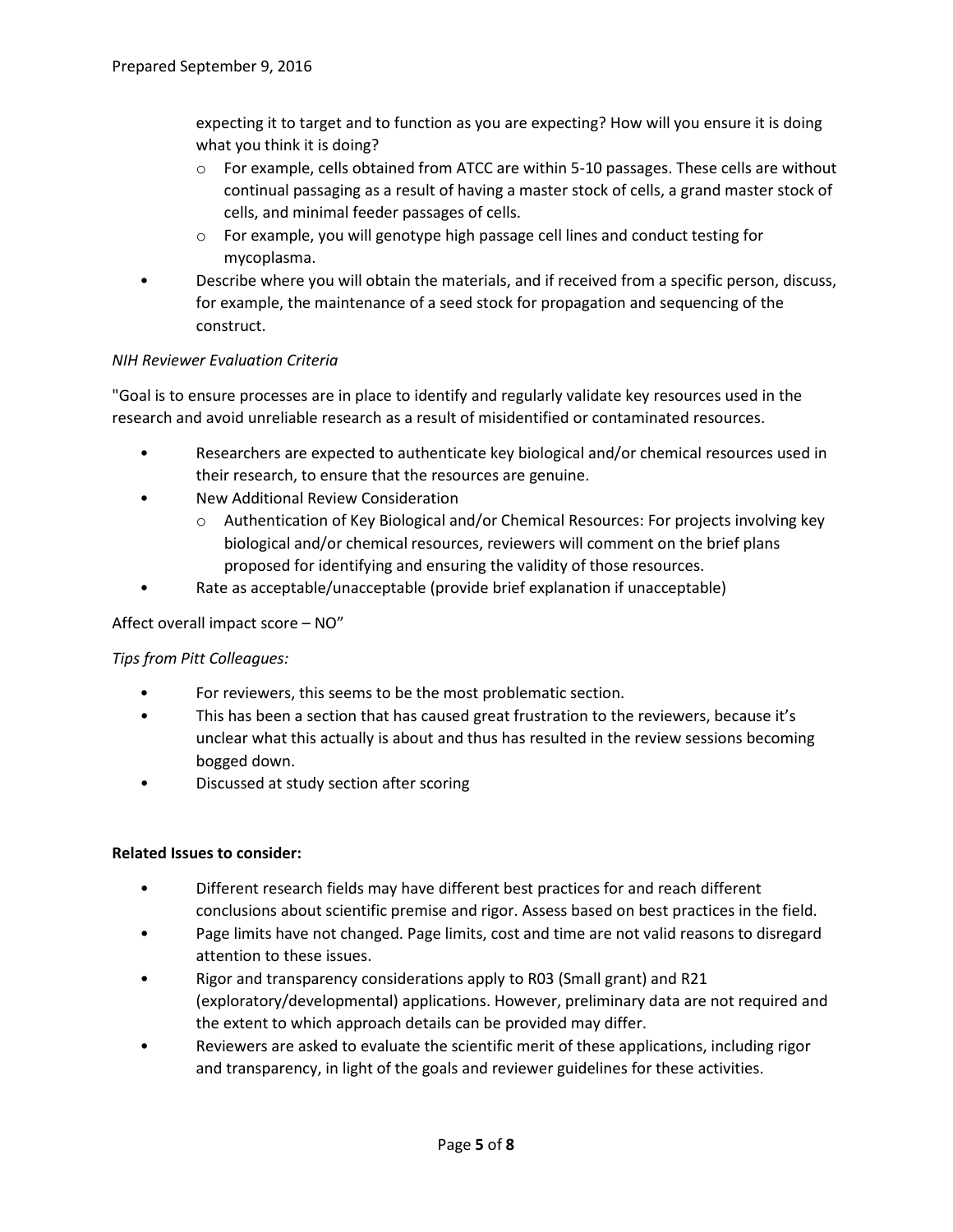- If the reviewer in the study section indicates that the criteria were met, follow-through in written critiques may lack information about these specific points/areas.
- At the beginning of a study section meeting, all reviewers were asked to specifically address how the applicant expressed two things, rigor and premise. Transparency did not come up in the discussion.

### **Collection of Specific Reviewer Comments concerning Rigor and Transparency Collected from Pitt PIs:**

- "The premise that X does Y is not very strong; it was from an investigator's clinical study with limited patient numbers. A thorough literature review may help strengthen the premise. Also there is a lack of mechanistic insight why X does Y."
- "Need a more rigorous assessment of key assays"
- "For all Aims, it is not stated whether behavioral and neuropathological analyses will be conducted by investigators blind to genotype. This would be important to avoid potential bias and to ensure rigor and reproducibility." Note – Considered a minor weakness
- "The approach was not sufficiently rigorous in the following areas:"
- "There is no indication of how the investigator will mitigate bias in data collection, analysis, and reporting".
- "Does not include new NIH rigor and reproducibility policy"
- "Does not include NIH rigor and reproducibility policy".
- "A more rigorous quantitative assessment of inter assay performance is needed for a key assay that will drive the next cycle of hypotheses generation and testing (Major)"
- "Specifically addressed within both of the Aims are well detailed plans for assuring Scientific Rigor by thoughtfully considering statistically analyses of acquired data, establishing proper controls, and defining the proposed number of replicates for analyses of individual samples (Major)."
- "The Rigor of the project is also concerning there is no mention of biophysical studies to investigate the effects of mutagenesis on the protein structure and stability. Change in amino acid from charged to uncharged can destabilize a protein significantly, but there is no discussion on how the mutations will be analyzed. Finally, it seems that reliance on computation to guide the mutations may be a severe limiting factor."
- "Sex As A Biological Variable Unacceptable/not addressed. Sex is a biological variable that is frequently ignored in animal study designs and analyses, leading to an incomplete understanding of potential sex-based differences in basic biological function, disease processes, and treatment responses. NIH expects that sex as a biological variable will be factored into research designs, analyses, and reporting in vertebrate animal and human. Strong justification from the scientific literature, preliminary data or other relevant considerations must be provided for applications proposing to study only one sex."
- "Vertebrate animals: Does not include new NIH rigor and reproducibility policy"
- "Sex as a biological variable is not adequately considered; mention is only made of using male animals, without explanation or justification".
- "No concerns, male and female subjects included.
- "Authentication of Key Biological and/or Chemical Resources: Unacceptable. No detail info included."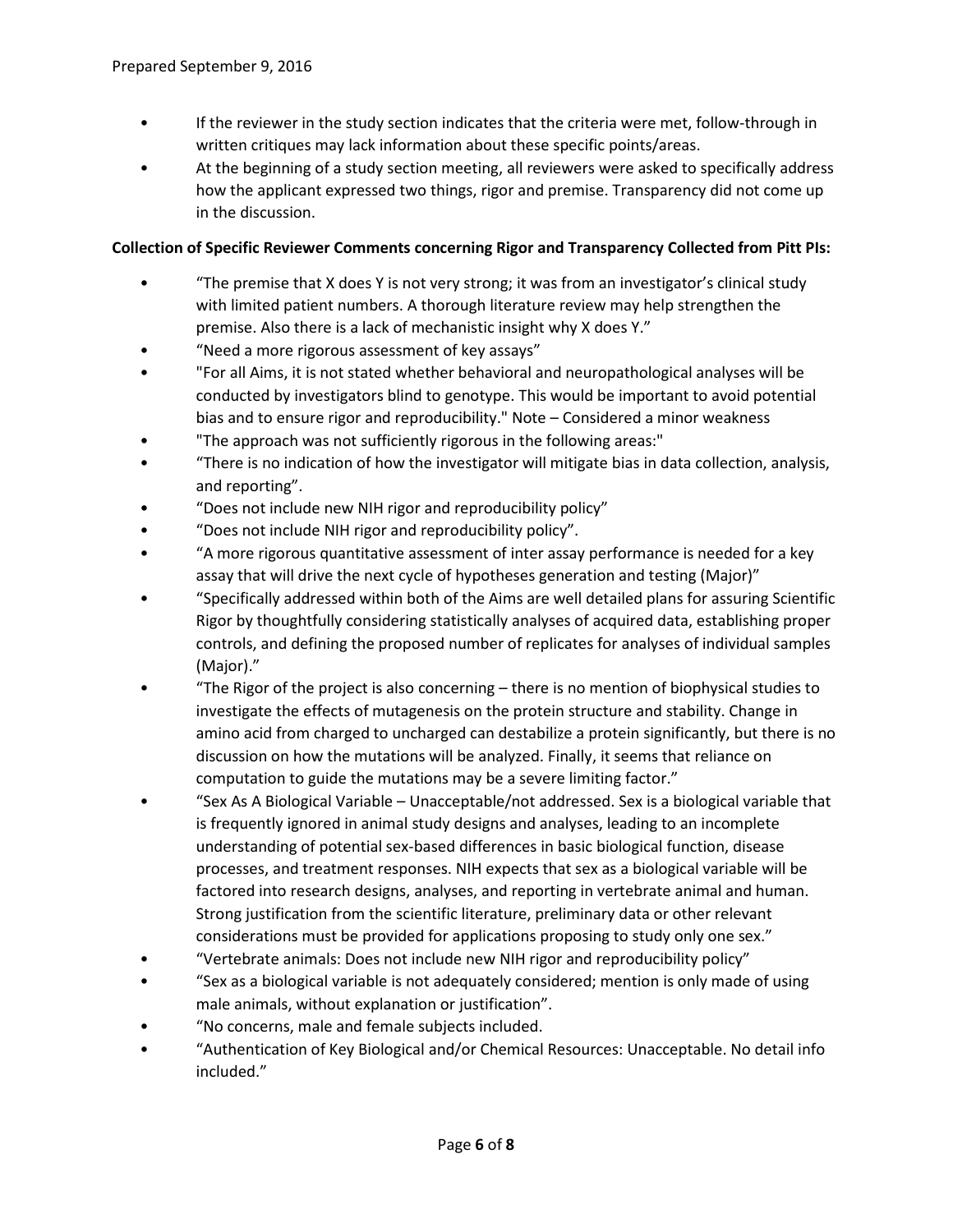- "Missing Authentication Plan: …Reviewers were asked to consider information provided in this attachment as part of their evaluation of your application. The attachment was missing from your application and could not be assessed." Note – this attachment was actually in the grant application.
- "Authentication Plan needs to be well described and contain detail."
- "Human MSCs will be used, but as a biological variable is not considered…."
- "No documentation is provided for plans to authenticate key biological and chemical resources."

### **Attached Templates**

- The attached Rigor and Transparency statements used by Project and Core Leaders for the Progress Report of a SPORE were provided by John Kirkwood, MD, UPCI.
- Authentication of Key Biological and/or Chemical Resources: Attached example, provided by Jesus Tejero, PhD, Vascular Medicine Institute, was evaluated as acceptable by all 3 grant reviewers. Highlights of the template include four references to published work, and the commercial sources were identified for the lipids which were the only chemicals requiring comment.
- Authentication of Key Biological and/or Chemical Resources: Attached example, provided by Chris Bakkenist, PhD, Radiation Oncology, was evaluated as acceptable by all three grant reviewers.

#### **Additional Resources:**

- NIH Grants Policy Website[: https://grants.nih.gov/reproducibility/index.htm](https://grants.nih.gov/reproducibility/index.htm)
- NIH Website[: https://www.nih.gov/research-training/rigor-reproducibility](https://www.nih.gov/research-training/rigor-reproducibility)
- Rigor and Reproducibility Resource Chart <http://grants.nih.gov/grants/RigorandReproducibilityChart508.pdf>
- Rigor and Reproducibility in grant applications (OER site): <http://grants.nih.gov/reproducibility/index.htm>
- NIH presentation of background and goals of Rigor and Transparency (video): [https://grants.nih.gov/reproducibility/module\\_1/presentation.html](https://grants.nih.gov/reproducibility/module_1/presentation.html)
- Reviewer Guidance on Rigor and Transparency: [http://grants.nih.gov/grants/peer/guidelines\\_general/Reviewer\\_Guidance\\_on\\_Rigor\\_and\\_T](http://grants.nih.gov/grants/peer/guidelines_general/Reviewer_Guidance_on_Rigor_and_Trans%20parency.pdf) [rans parency.pdf](http://grants.nih.gov/grants/peer/guidelines_general/Reviewer_Guidance_on_Rigor_and_Trans%20parency.pdf)
- Updated Application Instructions to Enhance Rigor and Reproducibility [https://www.nih.gov/research-training/rigor-reproducibility/updated-application](https://www.nih.gov/research-training/rigor-reproducibility/updated-application-instructions-enhance-rigor-reproducibility)[instructions-enhance-rigor-reproducibility](https://www.nih.gov/research-training/rigor-reproducibility/updated-application-instructions-enhance-rigor-reproducibility)
- Consideration of Sex as a biological Variable in NIH-funded Research: <http://grants.nih.gov/grants/guide/notice-files/NOT-OD-15-102.html>
- Rigor and transparency do not apply to all applications. See List of eligibility codes: <https://grants.nih.gov/sites/default/files/RigorActivityCodes-20151006.pdf>
- Pitt Office of Sponsored Programs Guidance on CONSIDERATION OF SEX AS A BIOLOGICAL VARIABLE IN NIH FUNDED RESEARCH [http://osp.pitt.edu/sites/default/files/OSPFiles/considerationofsexasabiologicalvariableguid](http://osp.pitt.edu/sites/default/files/OSPFiles/considerationofsexasabiologicalvariableguidance_09_01_15.pdf) [ance\\_09\\_01\\_15.pdf](http://osp.pitt.edu/sites/default/files/OSPFiles/considerationofsexasabiologicalvariableguidance_09_01_15.pdf)